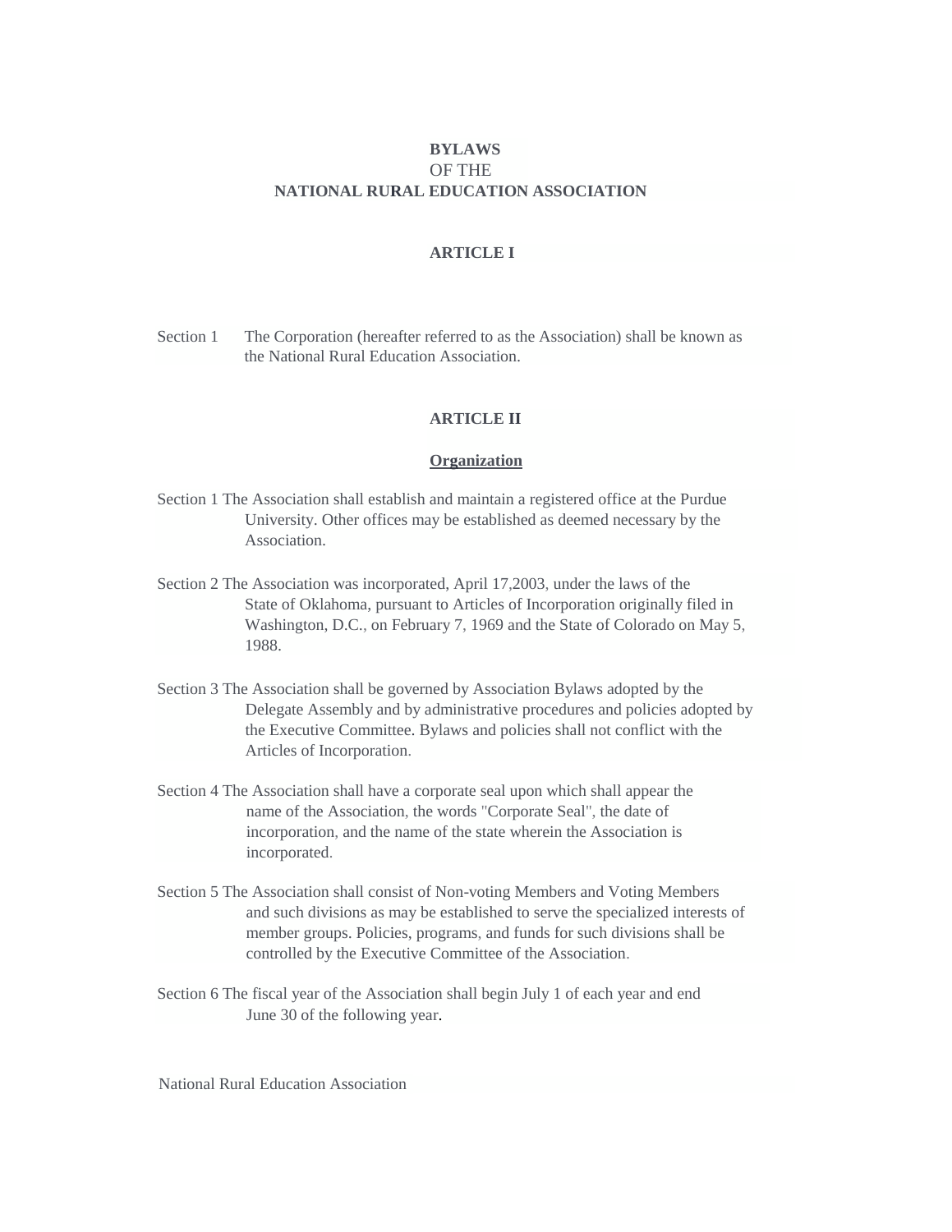Section 7 Individual, School District, and Institutional Members may join at anytime during the year. The membership will be valid for one full year from the month in which that Individual Membership, School District Membership, or Institutional Membership is paid.

### **ARTICLE III**

#### **Purposes**

- Section 1 The purpose of the Association shall be the improvement and the expansion of educational opportunities for children in rural communities throughout the United States and the world.
- Section 2 The Association shall not engage in any activity which would be inconsistent with the status of an educational and charitable organization as defined in Section  $501(c)(3)$  of the Internal Revenue Code of 1954 or with any subsequent provision thereof.

# **ARTICLE IV**

#### **Membership**

Section 1 Membership in the Association shall be open to persons and organizations interested in advancing the purposes of the Association.

Section 2 Types of memberships shall be established by the Delegate Assembly, which shall allow both individuals and organizations access to the benefits of membership. Memberships shall be: Individual, School District, Affiliate, Institutional, Library, Retired, and Teacher. Affiliate, School District, and Institutional Memberships shall be comprised of Individual and/or Teacher Members.

> A School District Membership shall entitle the School District up to seven Voting Members, including one Teacher, to be designated by name by the School District. All other officials and employees of the school district shall be non-voting members for the purpose of counting members and for receiving NREA benefits and services.

Section 3 Individual, Retired, and Teacher Memberships shall be Voting Members.

Section 4 Library and Student Memberships shall be Non-voting Members.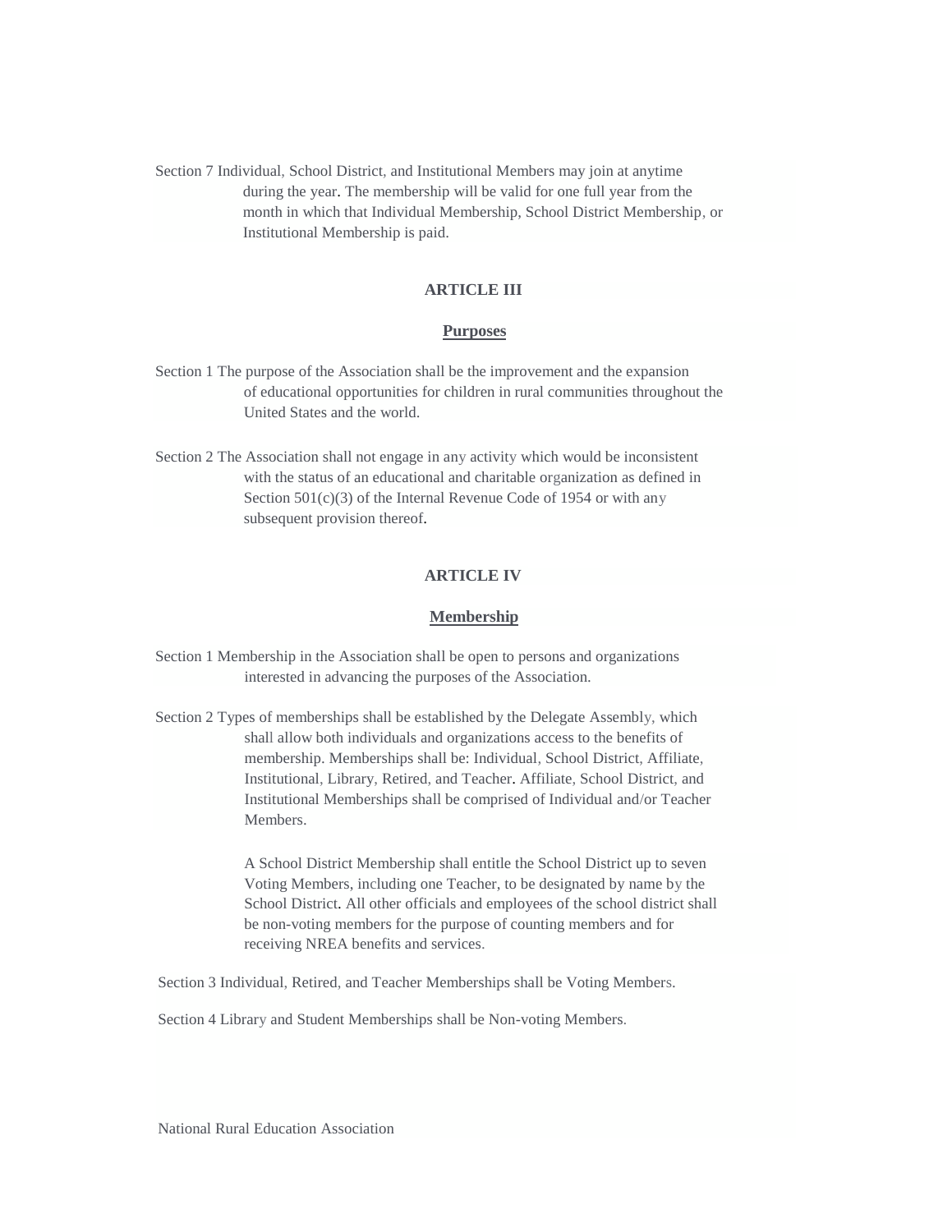- Section 5 Membership dues for all memberships shall be recommended by the Executive Committee and approved by the Delegate Assembly.
- Section 6 Memberships may have different benefits as approved by the Delegate Assembly.
- Section 7 Students are welcomed to attend all NREA events.

### **ARTICLE V**

#### **Meetings**

- Section 1 The Association may hold a Membership Meeting at such time and place as may be determined by the Executive Committee.
- Section 2 Written notice of the Membership Meeting stating the location, date, time, and purpose shall be delivered electronically or by mail if requested to the Voting Members not less than thirty (30) days before the date of such meeting.
- Section 3 Notice printed in an official publication of the Association shall constitute printed notice of the Membership Meeting provided the publication is sent to all Voting Members.
- Section 4 The Executive Committee shall meet at least once a year and as often as necessary to conduct the business of the Association.
- Section 5 Any Voting Member in attendance at an official Membership Meeting may vote.
- Section 6 Robert's Rules of Order, Revised, shall govern the conduct of a Membership Meeting, the Annual Membership Meeting/Delegate Assembly, the Executive Committee, and all other committees and sub-committees established by the Association.
- Section 7 Membership meetings shall be located at a single site, although in the rare circumstance of an NREA Convention cancellation, a membership meeting could be held electronically.

# **ARTICLE VI**

#### **Officers**

Section 1 The officers of the Association shall be President, President-Elect, and Immediate Past President, all of whom shall be Voting Members of the Association.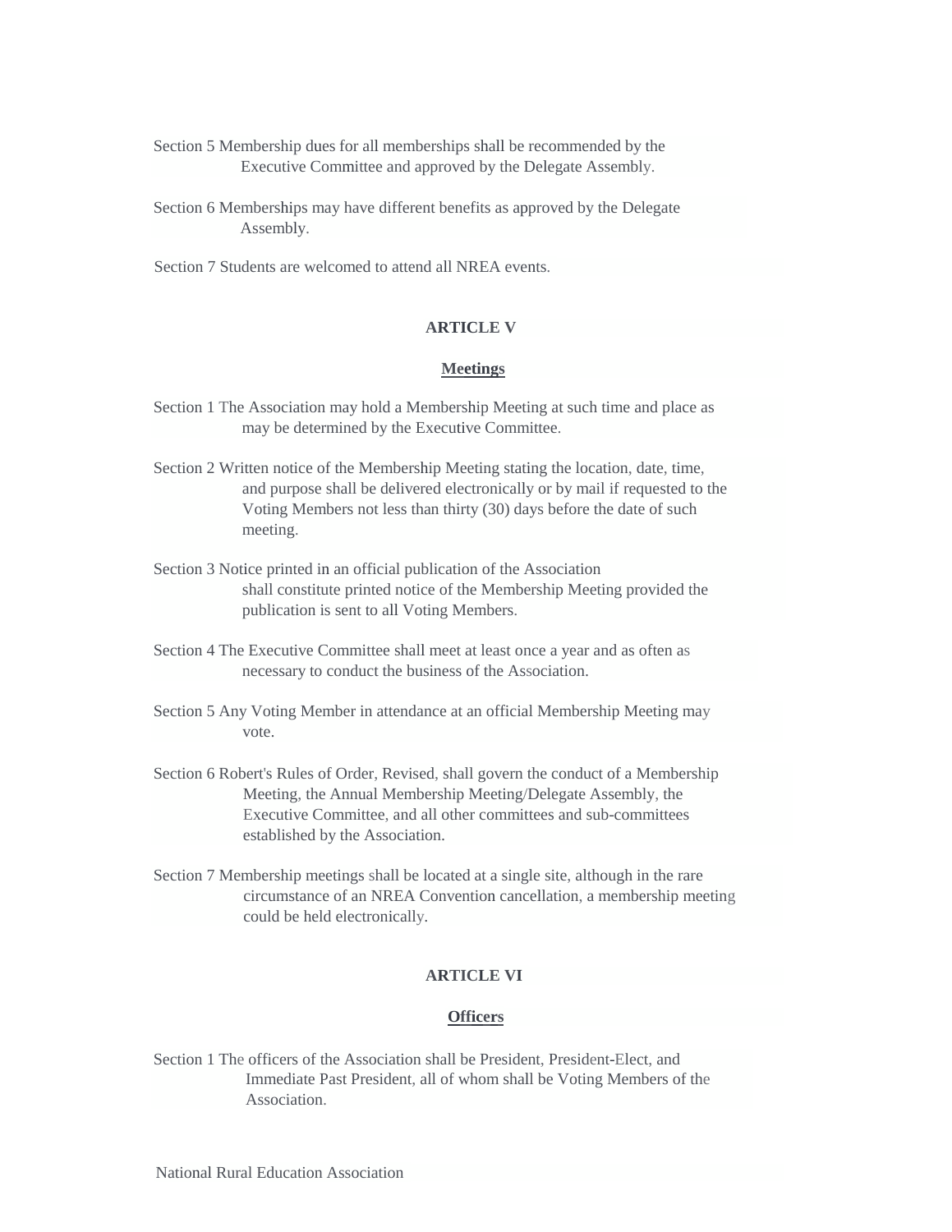Section 2 The President shall serve as chair of the Annual Membership Meeting/Delegate Assembly, serve as chair of the Executive Committee, appoint members to and fill vacancies on all Association committees, perform all such duties as customarily pertain to the office, and perform other duties as may be assigned or requested by the Executive Committee.

Section 3 The President-elect shall serve as Vice-President, and serve on the Ways and Means Committee.

Section 4 All officers shall serve as Voting Members of the Executive Committee.

Section 5 The term of office for all officers shall be one (1) year per each office of the Presidency cycle, a total of three (3) years. Should a vacancy occur, during the three year cycle, the office-holder(s) below shall move up to fill the vacancy left by the office-holder(s) ahead. The lowest vacated office, the President-elect designate shall be filled at the next election.

# **ARTICLE VII**

### **Executive Committee**

- Section 1 The Executive Committee shall consist of the President, the President-Elect, the President-Elect Designate, the Immediate Past President and one (I) representative from the intermediate educational service agencies, the higher education institutions, the rural school administrators, the rural school teachers, the rural school board members, the state education agencies, the state affiliate organizations, and the members-at large.
- Section 2 All members of the Executive Committee shall be Voting Members of the Association.
- Section 3 The President, President-Elect and Immediate Past President shall each serve a one (1) year term of office on the Executive Committee and all other members of the Executive Committee shall be elected for terms of three (3) years as provided for in Article VIII, Section 14 of the Association Bylaws.
- Section 4 Ex-officio members of the Executive Committee shall be appointed by and serve at the discretion of the Executive Committee. Ex-officio members shall not have the right to vote at Executive Committee meetings. Ex-officio members of the Executive Committee shall be Voting Members of the Association.
- Section 5 The Executive Committee may transact Association business in the interim of official NREA meetings or conference calls bye-mail or a mail ballot.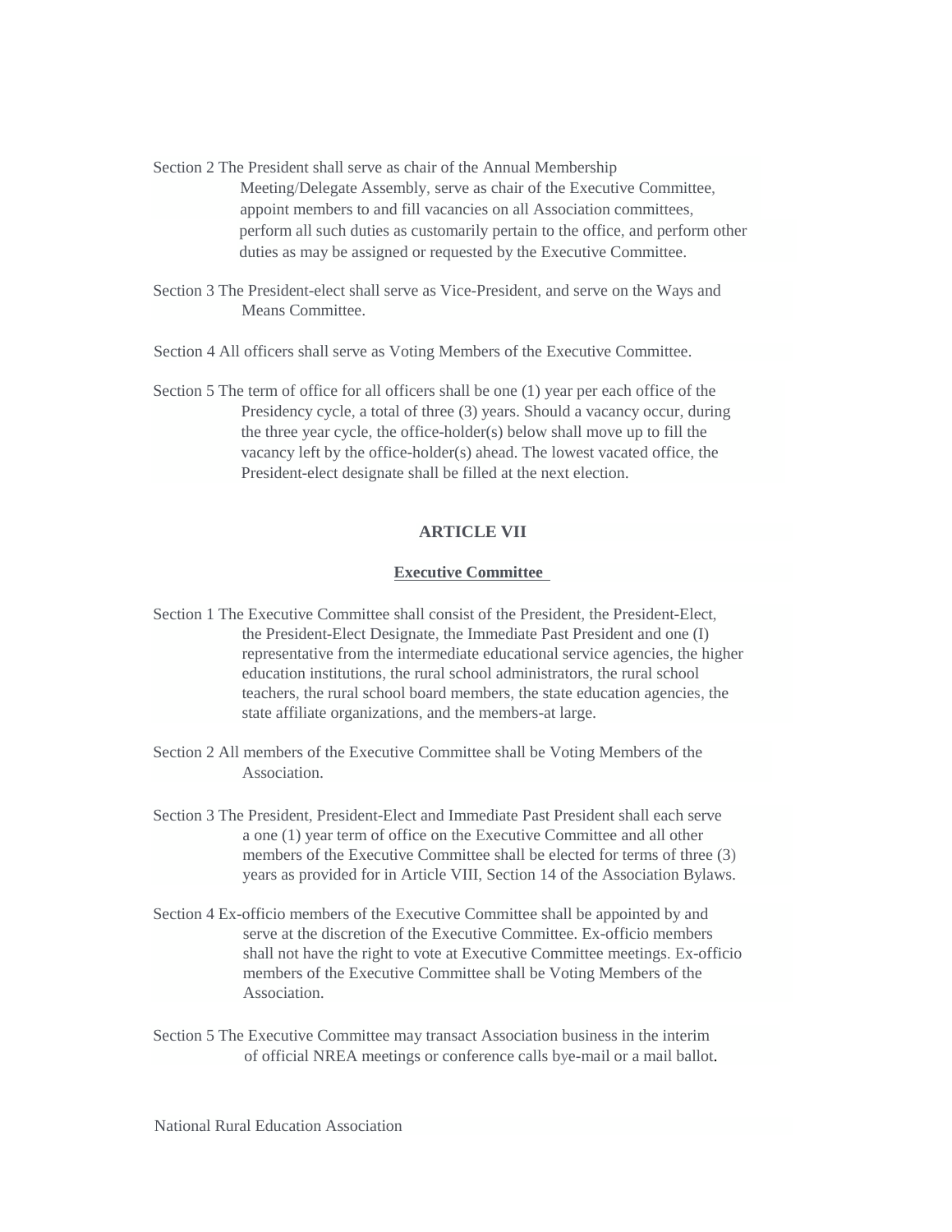Seven (7) days shall be allowed for discussion of the issue prior to an e-rnail or a mail ballot. A majority vote of the Executive Committee shall be required for approval of an action proposed by e-mail or a mail ballot. The Executive Committee shall vote at the next meeting of the Executive Committee to ratify an action taken by the Executive Committee by an e-rnail or a mail ballot.

- Section 6 The Executive Committee shall manage the affairs of the Association through the development and supervision of administrative procedures and policies.
- Section 7 The Procedures, Bylaws, and Resolutions Team shall recommend Association Bylaw changes to the Executive Committee. The Executive Committee shall review and recommend Association Bylaw changes to the Delegate Assembly.
- Section 8 The Executive Committee shall direct that a proposed budget be prepared annually by the Executive Director in cooperation with the NREA Ways and Means Team. Said budget shall be submitted to the Executive Committee for adoption not less than ninety (90) days prior to the start of the next fiscal year. The Executive Committee shall adopt a budget not less than thirty (30) days prior to the start of the next fiscal year.
- Section 9 The Executive Committee shall be the ad interim council for the Delegate Assembly with power to represent and act for the Delegate Assembly between sessions of that body.

# **ARTICLE VIII**

### **Nominations and Elections**

- Section 1 Candidates for all elected Association positions shall be nominated at the Annual Membership Meeting/Delegate Assembly by a Voting Member or by the Nominations and Elections Team.
- Section 2 Any Voting Member may nominate candidates for President-Elect Designate or positions on the NREA Executive Committee by submitting a nominations form to the Nominations and Elections Team. The Nominations and Elections Team shall prepare a slate of candidates to be presented to the Executive Committee, the Voting Members, and the Annual Membership Meeting/Delegate Assembly.
- Section 3 The Nominations and Elections Team shall verify all nominees have given permission to have their names submitted for election.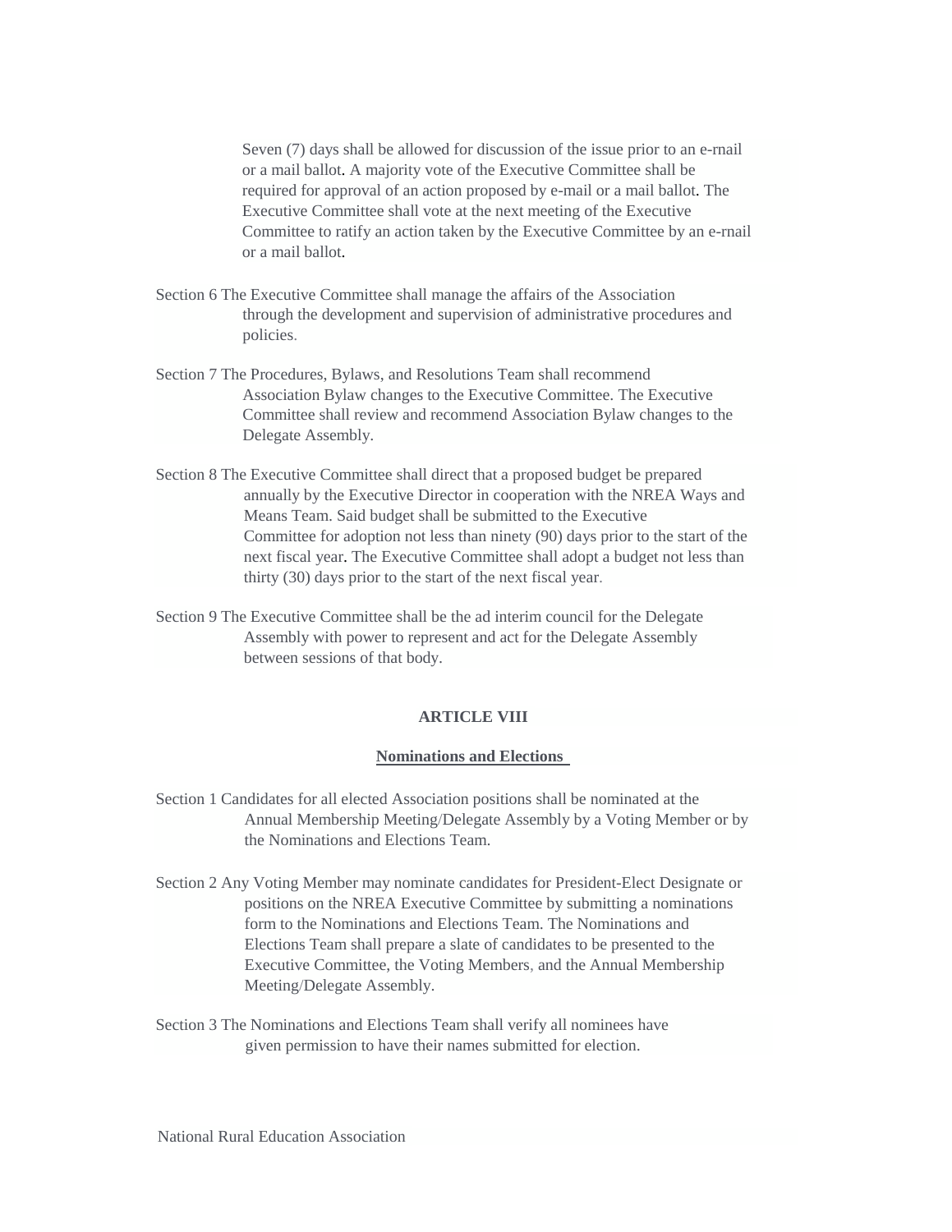Section 4 All nominees shall be Voting Members of the Association.

- Section 5 The Nominations and Elections Team shall solicit, prepare, and distribute a resume of professional activities for each nominee.
- Section 6 Nominations for any Association position subject to election in any given year may be made from the floor at the Annual Membership Meeting/Delegate Assembly by any Voting Member. Any Voting Member nominated from the floor at the Annual Membership Meeting/Delegate Assembly shall have given written permission to be nominated to the chair of the Nominations and Elections Team or designee prior to being nominated from the floor.
- Section 7 In the event only one (1) candidate is nominated for an Association position, that candidate shall be declared elected by acclamation effective at the close of the Annual Membership Meeting/Delegate Assembly and shall be seated at the next Executive Committee Meeting.
- Section 8 The President-Elect designate shall be elected by the Voting Members by electronic ballot. Ballots shall be e-mailed not earlier than thirty (30) days and not later than ninety (90) days after the close of the Annual Membership Meeting/Delegate Assembly. Ballots must specify the electronic stamped date by which ballots must be returned. Voting members requesting a paper ballot will be mailed a paper ballot which specifies the post-marked date by which the ballot is to be returned.
- Section 9 Immediately following the deadline for the receipt of ballots for the position of President-Elect Designate,, the Nominations and Elections Team shall meet to count the ballots and to declare the winning candidate. The candidate receiving a plurality of votes cast shall be elected President-Elect All candidates shall be notified of the election results within twenty-four (24) hours.
- Section 10 The time lapse between mailing ballots for the President-Elect Designate position and the announcement of the election results shall not exceed forty-five (45) days.
- Section 11 The President-Elect Designate shall serve as a voting member of the Executive Committee.
- Section 12 The term of office for the President-Elect shall begin at the conclusion of the next annual conference following the election. The candidate elected to the position of President-Elect designate shall serve one (I) year as President-Elect designate, one (1) year as President-Elect, one (1)year as President, and one (I) year as Immediate Past President.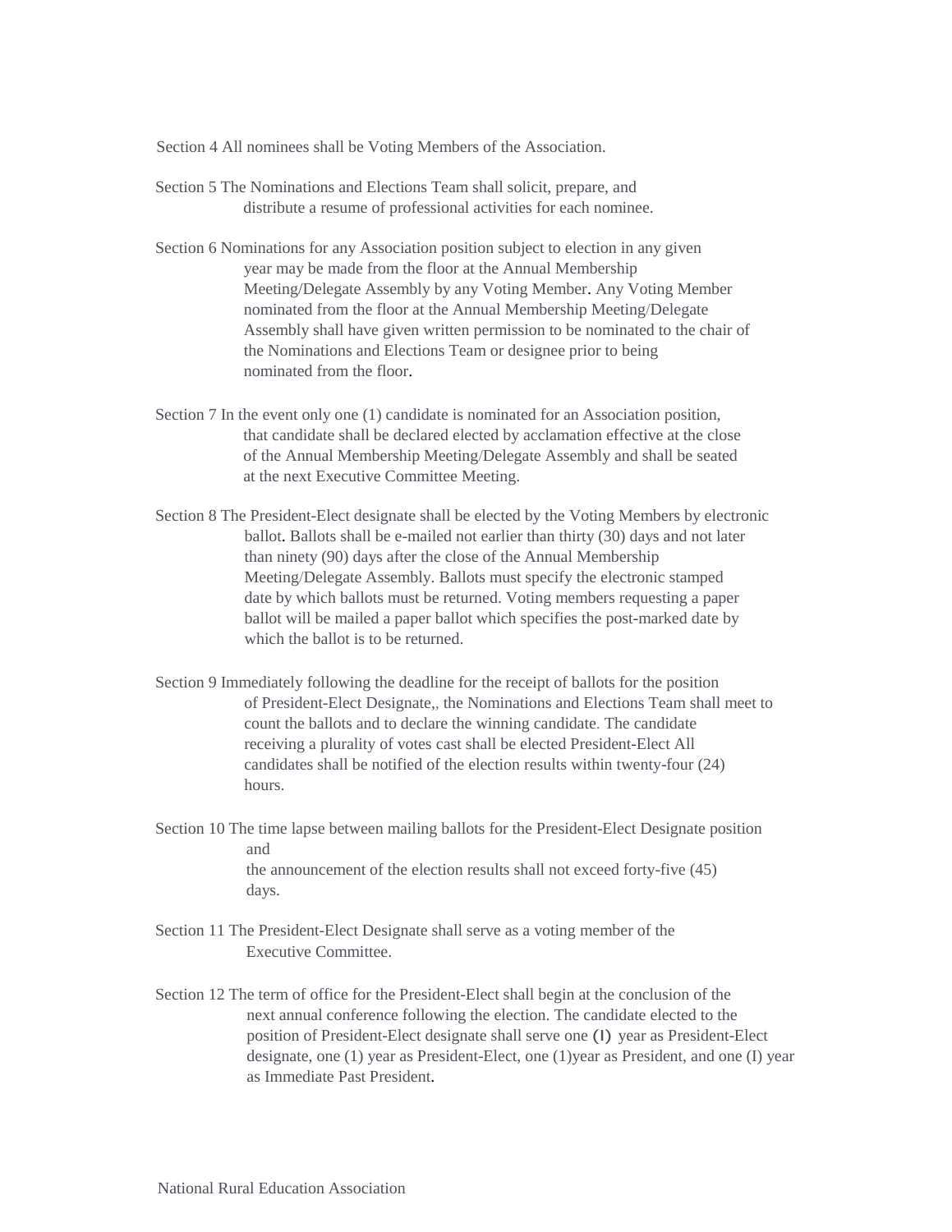Section 13 Executive Committee members shall be elected by electronic ballot to three (3) year terms of office. Those terms shall begin immediately upon official declaration of the election results, shall continue through three (3) successive annual conferences, and shall terminate when a successor has been elected in accordance to Association Bylaws

Section **14** The election of Executive Committee members shall be scheduled to elect no fewer than two (2) Executive Committee members in any year. The election of Executive Committee members shall be conducted according to the following rotation.

#### **Election 1**

President-elect designate Member at Large Representative Classroom Teacher Representative State Affiliate Representative

#### **Election 2**

President-elect designate State Education Agency Representative Higher Education Representative

#### **Election 3**

President-elect designate Board of Education Representative School Administrator Representative Educational Service Agency Representative

Section 15 The Executive Committee members shall be elected by the Voting Members by electronic mail ballot. Ballots shall be e-rnailed not earlier than thirty (30) days and not later than ninety (90) days after the close of the Annual Membership Meeting/Delegate Assembly. Ballots must specify the electronic stamped date by which ballots must be returned. Voting members requesting a paper ballot will be mailed a paper ballot which specifies the post-marked date by which the ballot is to be returned.

Section 16 Immediately following the deadline for the receipt of ballots for the Executive Committee members, the Nominations and Elections Team shall meet to count the ballots and to declare the winning candidates for the Executive Committee positions. The candidate receiving a plurality of votes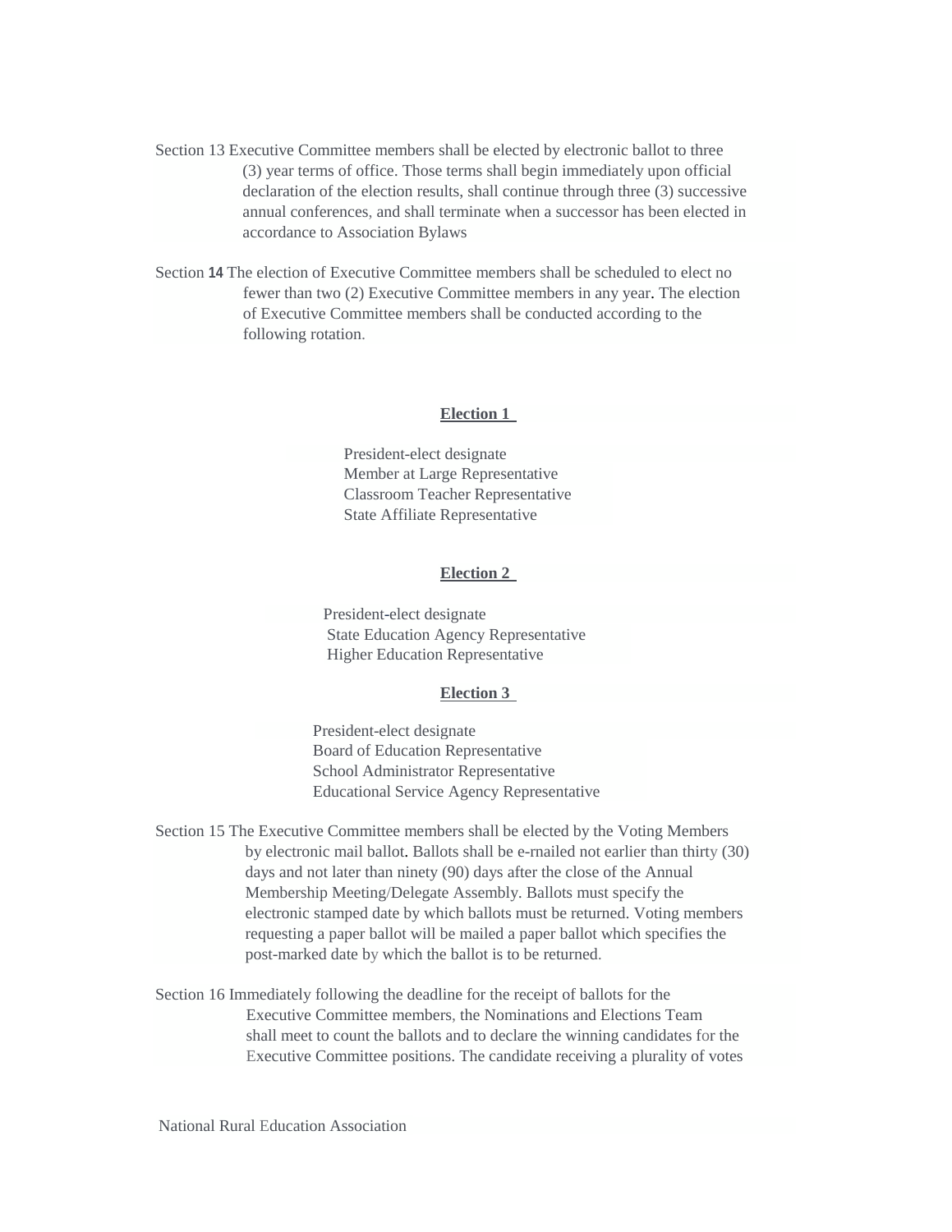cast shall be elected. All candidates shall be notified of the election results within twenty-four (24) hours.

Section 17 The time lapse between distribution of ballots for the Executive Committee positions and the announcement of the election results shall not exceed forty-five (45) days.

# **ARTICLE IX**

### **Vacancies**

- Section 1 A vacancy in the office of President shall be filled by the President-Elect, whose term of office as President shall be for the unexpired term of his/her predecessor, plus one (1) year.
- Section 2 If there is no President-Elect, a vacancy in the office of President shall be filled by a member of the Executive Committee who has been elected by a majority vote of the Executive Committee. Any person so elected shall serve the unexpired term of office of the predecessor in the office.
- Section 3 All other vacancies on the Executive Committee shall be filled by Voting Members elected by a majority vote of the Executive Committee. Any person so elected shall serve the unexpired term of office of the person who was the predecessor in the office, unless elected to a subsequent term of office.

### **ARTICLE X**

### **Executive Director**

- Section 1 The Association shall employ an Executive Director. The Executive Director shall be appointed by the Executive Committee according to an application, screening, and selection process developed by the Executive Committee and according to Association Bylaws and policies.
- Section 2 The Executive Director shall serve as the chief executive officer of the Association, shall serve as the secretary-treasurer of the Association, and shall assume all duties and responsibilities normally associated with the position as defined by Association Bylaws and policies.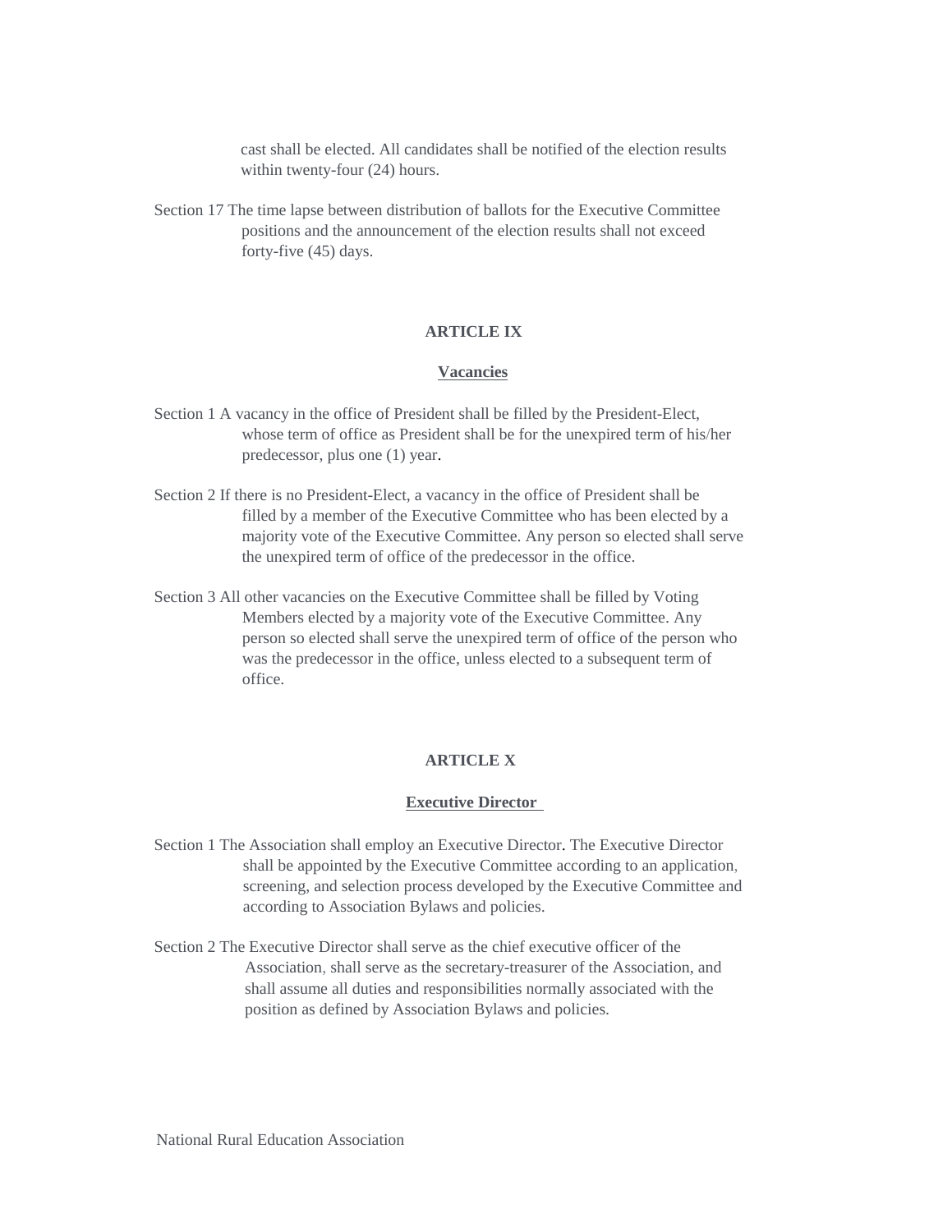Section 3 The Executive Committee shall review the performance of the Executive Director annually and add specific duties to the Executive Director's job description when required.

Section 4 The Executive Director shall be delegated all the powers, duties, and responsibilities of a secretary-treasurer of a corporation as defined by statutes in the state in which the Association is incorporated.

# **ARTICLE XI**

### **Teams**

- Section 1 The Executive Committee shall establish and/or dissolve all Association teams.
- Section 2 The President shall make all initial and subsequent appointments to all Association teams and shall fill vacancies as they occur.
- Section 3 No team may be authorized for purposes which are in furtherance of any activity prohibited by the laws concerning tax exemption or charitable and educational organizations.
- Section 4 Association teams shall present periodic reports and recommendations as prescribed by the Executive Committee and the Delegate Assembly and at such other times as deemed appropriate and necessary by the team. Teams may use electronic means to accomplish work preliminary to delivering an annual report, or a report to the Executive Committee.

# **ARTICLE XII**

#### **Delegate Assembly**

Section 1 The Delegate Assembly shall consist of delegates and alternates from each state. An alternate may be selected for each delegate in case the delegate is absent from the Delegate Assembly. States that are recognized as State Affiliates shall have three (3) to eight (8) delegates. States that are not recognized as State Affiliates shall have one (1), but no more than two (2), delegates. Delegates representing a recognized State Affiliate shall be appointed by the State Affiliate organization as prescribed by the following schedule.

Section 2 Delegates and alternates shall be Voting Members of the Association.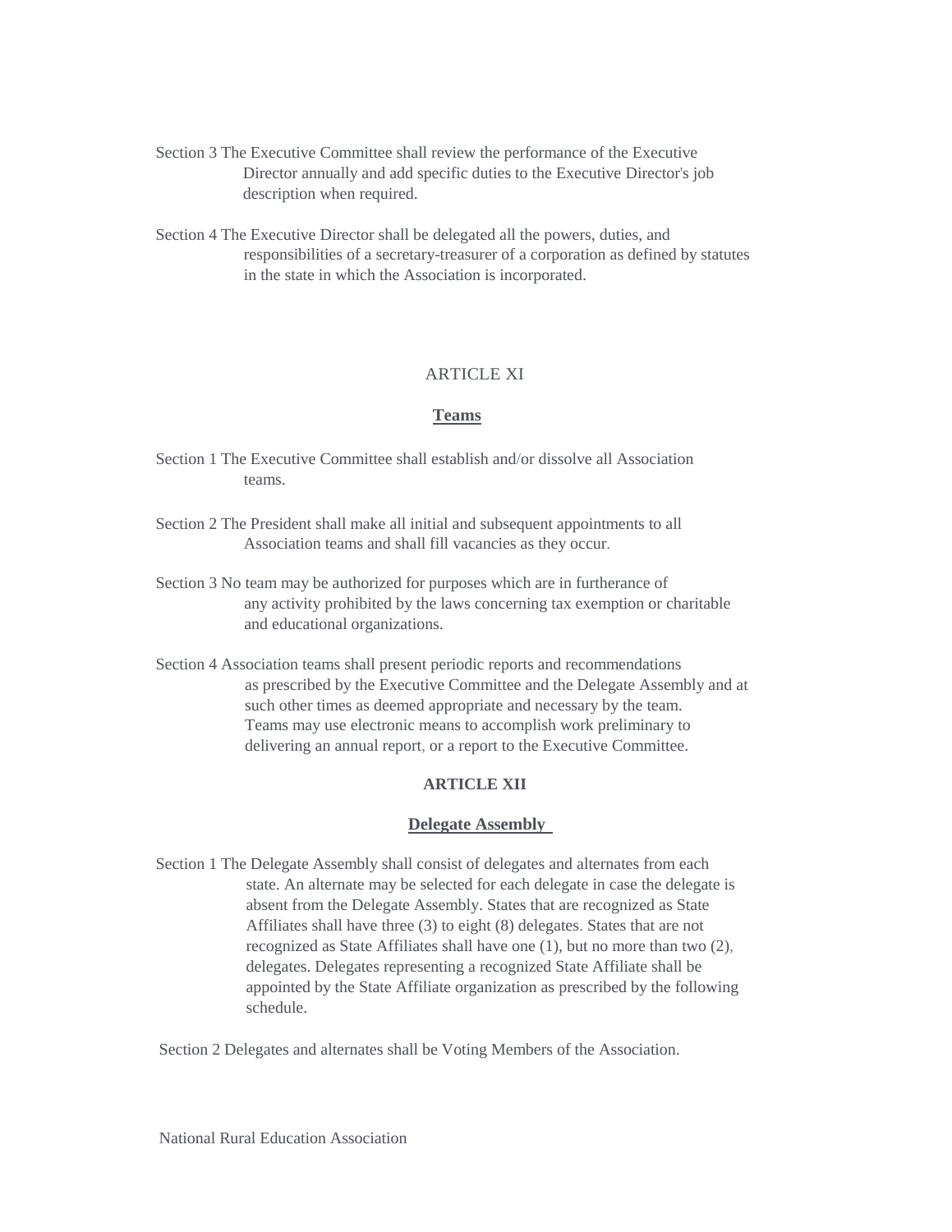- Section 3 A state must have a minimum of fifteen (15) Voting Members to be eligible to be recognized as a State Affiliate.
- Section 4 A state with fewer than fifteen (15) Voting Members shall be entitled to one (1) delegate.
- Section 5 A state, that is not a recognized State Affiliate, with more than fifteen (15) Voting Members shall be entitled to two delegates.
- Section 6 The number of delegates shall be allotted to each State Affiliate according to the number of Voting Members in each State Affiliate as of June 30, of each year.

| <b>MEMEBERS</b> | <b>DELEGATES</b> |
|-----------------|------------------|
| 15              | 3                |
| $16 - 50$       |                  |
| 51-100          | 5                |
| 101-200         | 6                |
| 201-400         |                  |
| $401+$          |                  |

- Section 7 If a state is not a recognized State Affiliate, Voting Members from that state may be selected and approved as a delegate(s) from that state by the Executive Committee at their fall meeting from delegate applications submitted by Voting Members from each state. All NREA Members shall be notified by January 15, of each year, electronically, of the opportunity to serve as a delegate through the application process. Delegate applications from a state with no recognized state affiliate should be received in the NREA office by March I, of each year, but may be received by the Delegate Assembly Credentials Committee until the Delegate Assembly is called to order.
- Section 8 The Executive Director shall maintain a record of state delegate memberships. A current list of all delegates and alternates shall be prepared by the Executive Director annually and submitted to the Delegate Assembly Credentials Committee, with the report being forward to the Executive Committee and the Delegate Assembly.
- Section 9 All Executive Committee members shall serve as delegates to the Delegate Assembly.
- Section 10 All Past Presidents of NREA shall be delegates at large to the Delegate Assembly and shall retain delegate status as long as they are Voting Members and wish to participate.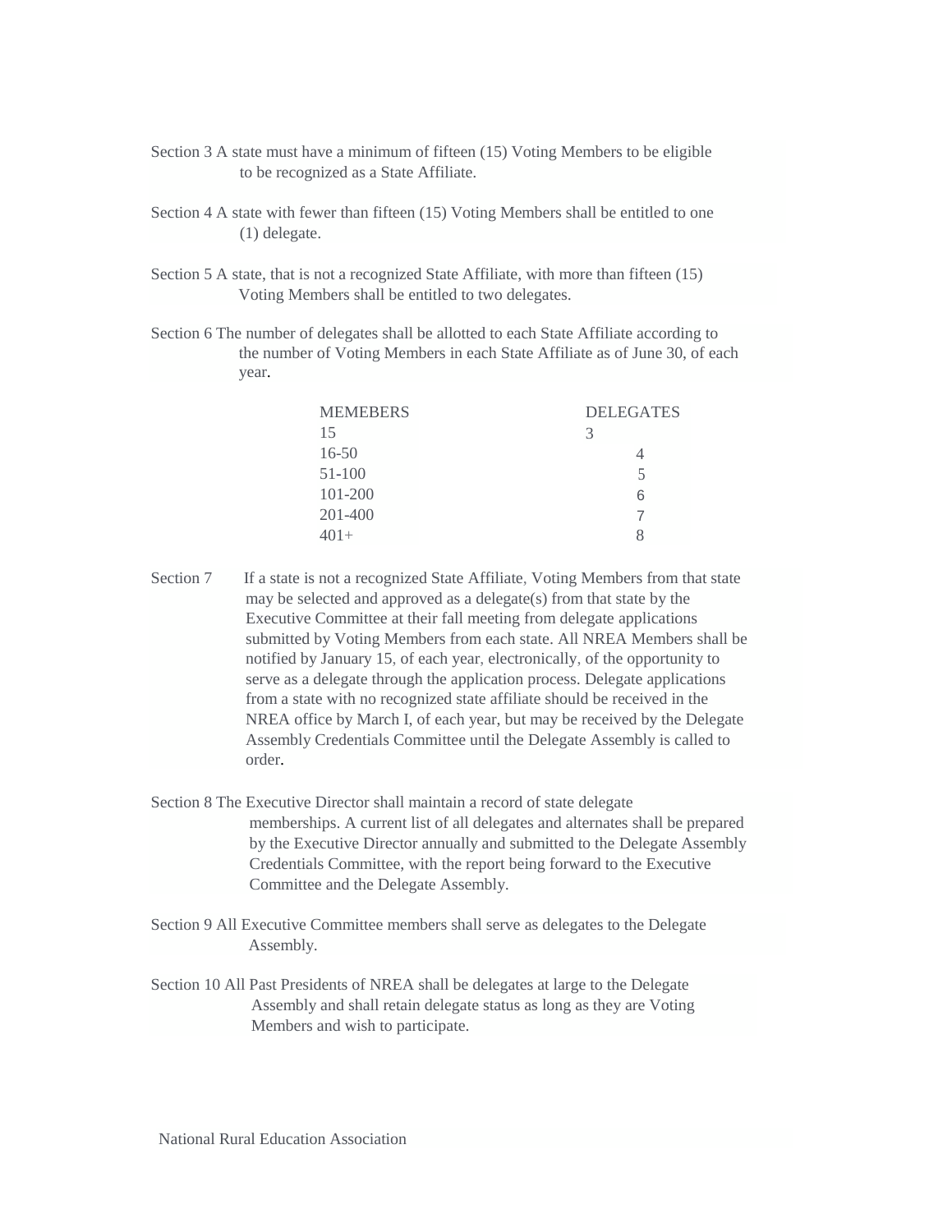- Section 11 The President shall serve as chair of the Annual Membership Meeting/Delegate Assembly. In the absence of the President, the President-Elect shall assume the chair of the Annual Membership Meeting/Delegate Assembly.
- Section 12 The Delegate Assembly shall meet annually.
- Section 13 A quorum for the Delegate Assembly shall consist of the registered delegates present at the opening of the Delegate Assembly. A majority of the delegates voting shall constitute an official action by the Delegate Assembly.
- Section 14 The Delegate Assembly shall serve as the governing body of the Association.
- Section 15 An NREA delegate to the Delegate Assembly shall be appointed to each Association committee.

# ARTICLE XIII

## Relationships with Other Organizations

Section I The Association, by action of the Executive Committee, may cooperate with other organizations or agencies in a mutual association as long as such actions do not conflict with the Articles of Incorporation, Bylaws, and/or policies of the Association.

# ARTICLE XIV

## Amendments

- Section I The Articles of Incorporation may be amended by an affirmative vote of twothirds of the Voting Members of the Association voting on the referendum.
- Section 2 Written notice of any meeting or election in which proposed amendments to the Articles of Incorporation are to be considered shall be given to the Voting Members. Such notice shall state the proposed amendments, the date, time, and place of any meeting or election and shall be delivered by mail to the Voting Members not less than thirty (30) days before the date of such meeting or election called for such purpose.
- Section 3 Notice printed in an official publication of the Association shall constitute printed notice of a proposed amendment change to the Articles of Incorporation, provided the publication is sent to the Voting Members.
- Section 4 The Association Bylaws may be amended by the Delegate Assembly upon an affirmative vote by a majority of the delegates assembled.